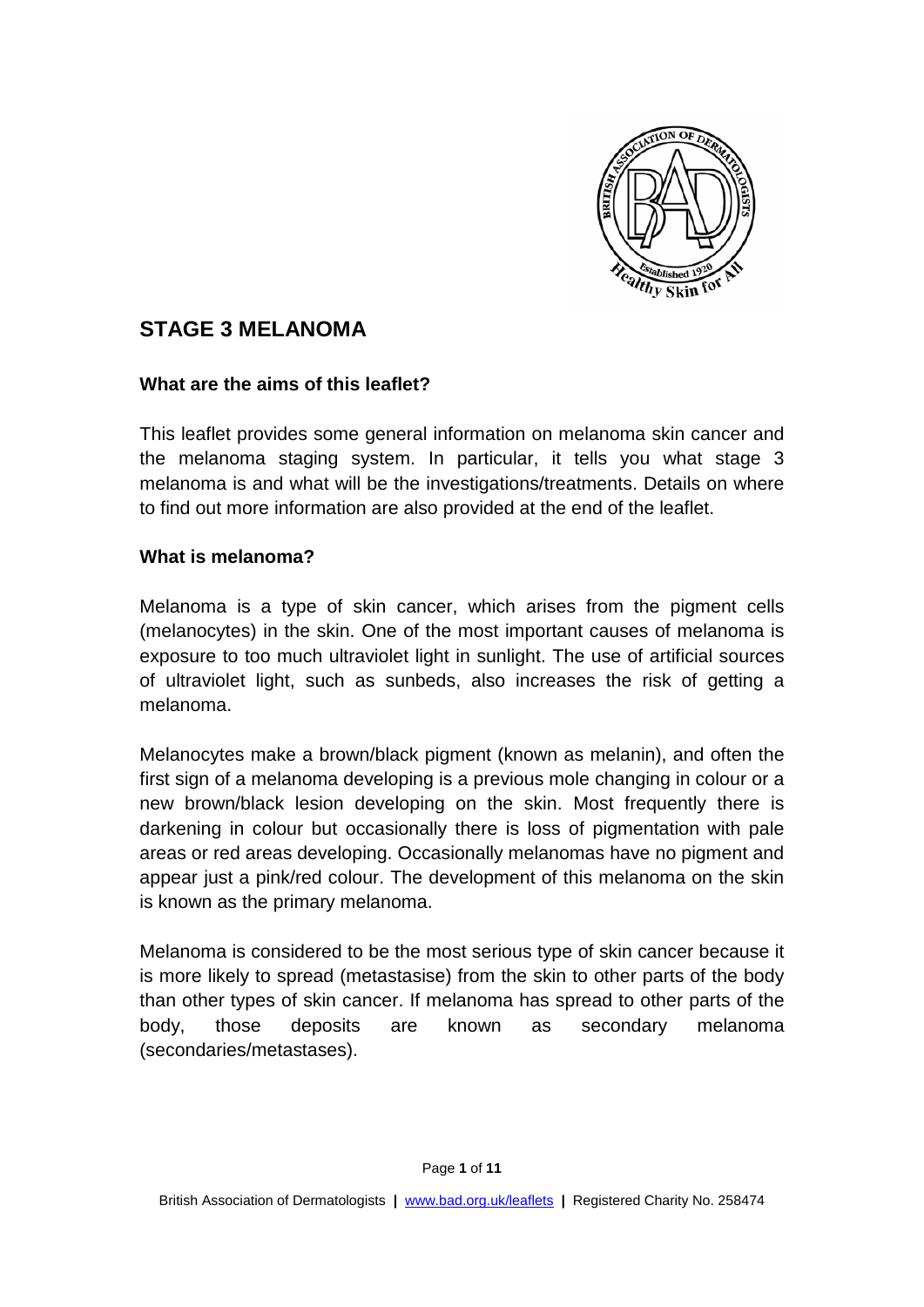## **What is stage 3 melanoma?**

Doctors use a staging system for melanoma to indicate both the likely outcome and the best treatment. The AJCC (American Joint Committee on Cancer) system is currently used in the UK to stage melanoma from 1 to 4. Stage 1 is the earliest melanoma and stage 4 is the most advanced.

The staging system takes into account the thickness of melanoma and if there has been any spread of melanoma from the skin to other parts of the body. Stage 1 and 2 melanomas are present in the skin only and have not spread elsewhere in the body. Stage 3 melanomas have generally spread towards or have reached the draining lymph glands (nodes). Stage 4 melanomas are those that have spread beyond the closest draining lymph glands to other parts of the body.

Lymph nodes, or lymph glands, are found in our lymphatic system, which is part of the body's immune system. The lymphatics are tiny channels in the skin, which move lymph fluid around the body to the lymph nodes in the groin, under the arms (arm pits) and in the neck. The immune system may fail to destroy the melanoma cells and the cells can then grow within the lymph nodes. If secondary melanoma appears as a lump that can be felt (often about the size of an olive), then you will be diagnosed with stage 3 melanoma

In some patients, a procedure called a sentinel lymph node biopsy is used to detect small numbers of microscopic cancer cells in the nodes, (which cannot be felt). If you have a positive sentinel node biopsy, you will also be diagnosed as having a stage 3 melanoma.

Stage 3 melanoma may also be diagnosed if there are tiny (microscopic) deposits of melanoma in the skin surrounding the primary melanoma (microsatellites), which cannot be seen with the eye but are found by the pathologist when the primary melanoma is removed from the skin. Sometimes these deposits can be seen in the skin near the primary melanoma and they are called in-transit secondaries or satellites. These deposits are considered to be 'in-transit' between the primary melanoma and the local lymph nodes. These deposits can be skin coloured or black/blue. They can sometimes be felt just under the skin and are sometimes associated with bruising.

Occasionally a primary melanoma is detected purely as a result of someone developing enlarged lymph nodes with no history of a skin lesion (an occult primary).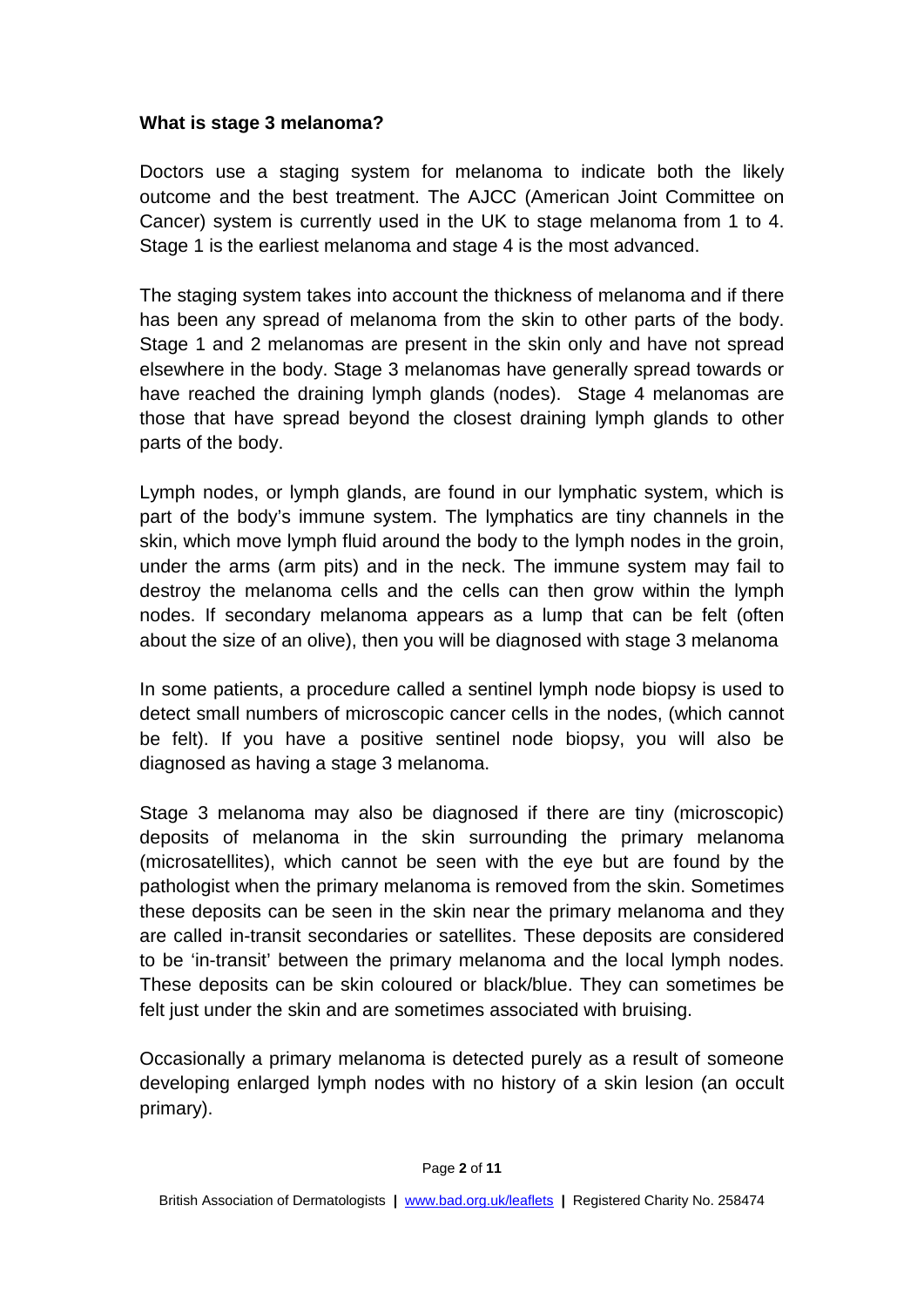Stage 3 melanoma can be divided up into stage 3a, 3b, 3c and 3d. If you wish to know the details about your specific melanoma stage then you can discuss this with a member of your own hospital melanoma team.

Having a stage 3 melanoma means a greater chance that the cancer will come back later somewhere else in the body (stage 4 melanoma). However, this is by no means inevitable. So, developing stage 3 melanoma is a cause for concern but it is still potentially curable.

## **What tests may be performed when stage 3 melanoma is suspected?**

## *Fine needle biopsy*

This is one of the most common tests, and it sometimes termed a fine needle aspiration (FNA). A sample is taken from a suspicious lump using a small needle. The pathologist then examines the sample under the microscope to look for melanoma cells. This test is similar to a regular blood test and typically takes place in the clinic. When the lump is deeper in the tissues, a radiologist (the X-ray doctor) will use a scan to determine where to place the needle. This can be an ultrasound scan or a CT (computerised tomography) scan.

# *Scans*

Scans such as ultrasound, CT *(computerised tomography)*, MRI *(magnetic resonance imaging)*, PET *(positron emission tomography)* are usually done to check for any further spread of the melanoma in the body. Your melanoma team will explain why they have chosen a particular type of scan - each type has particular advantages. Further details on what these scans may involve can be found on the links provided at the end of the leaflet.

Routine scans can be considered for patients with stage 3 melanoma but the following advantages and disadvantages should be considered.

## **Possible advantages and disadvantages of having regular scans**

| Possible advantages to having Possible disadvantages to having             |                                                                  |
|----------------------------------------------------------------------------|------------------------------------------------------------------|
| regular scans                                                              | regular scans                                                    |
| If the melanoma comes back Although early drug treatment of                |                                                                  |
| (recurrent melanoma), it is more likely   recurrent melanoma might improve |                                                                  |
| to be detected sooner. It is possible survival, there is currently limited |                                                                  |
|                                                                            | that this could lead to a better evidence that earlier treatment |
| outcome by allowing treatment with definitely does this.                   |                                                                  |

Page **3** of **11**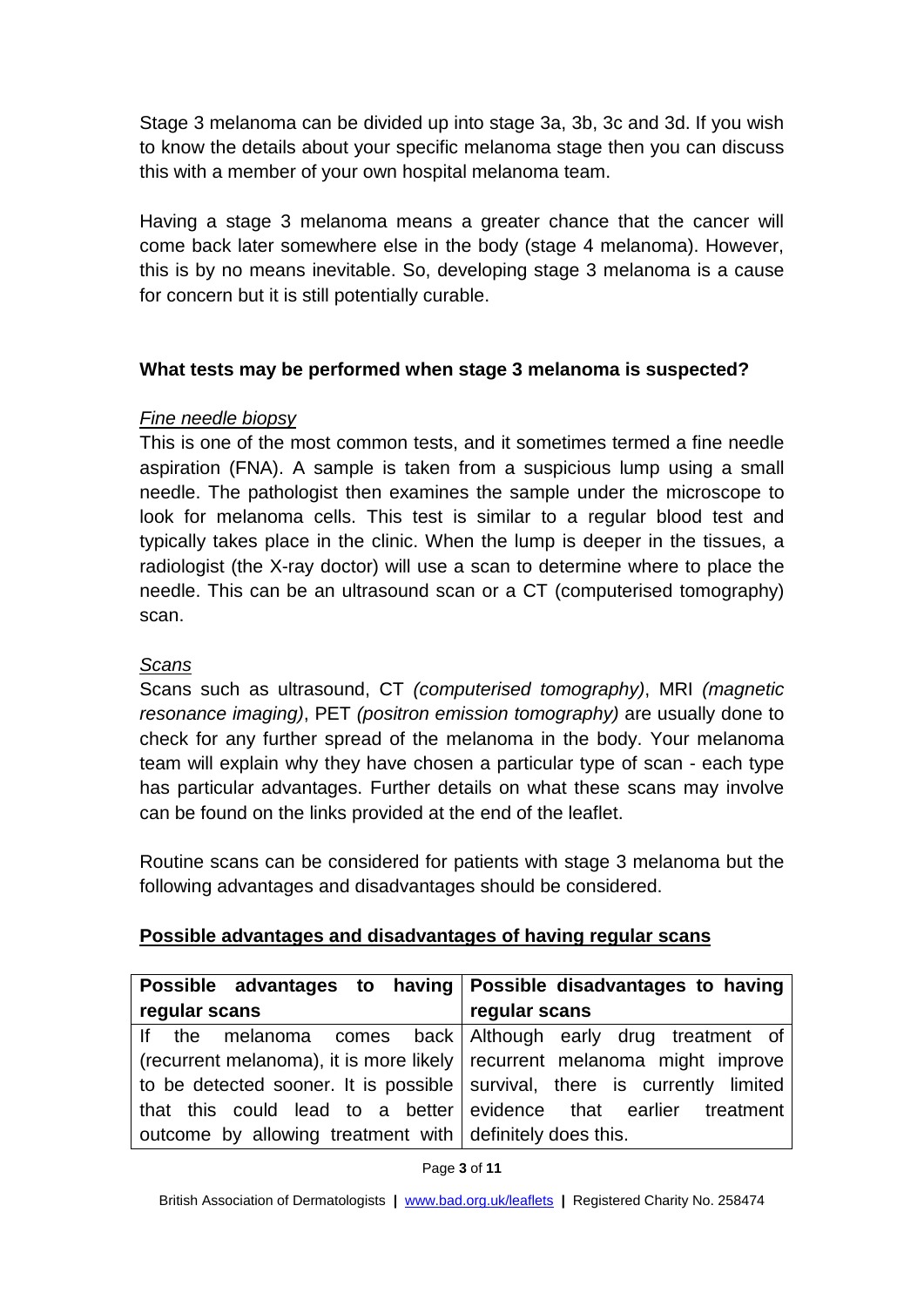| drugs (such as immunotherapy drugs) |                                         |
|-------------------------------------|-----------------------------------------|
| to start earlier.                   |                                         |
| Some people find it reassuring to   | Some people find that having regular    |
| have regular scans                  | scans increases their anxiety, waiting  |
|                                     | for the next scan, having the scan      |
|                                     | then waiting for the results.           |
|                                     | Scans expose the body to radiation,     |
|                                     | which can increase the risk of other    |
|                                     | cancers in the future. Scans of the     |
|                                     | chest in particular cause a very small  |
|                                     | increase in the risk of thyroid cancer. |
|                                     | Scans of the brain and neck increase    |
|                                     | the risk of developing cataracts.       |
|                                     | Scans may show abnormalities that       |
|                                     | are later found to be harmless,         |
|                                     | causing unnecessary investigations      |
|                                     | and anxiety.                            |

## Genetic testing on your melanoma

A sample of your melanoma tumour may be sent for genetic testing, in particular to look for a specific gene mutation (a change in the arrangement of the building blocks of your melanoma), known as a BRAF mutation. This gene mutation makes an altered BRAF protein, which makes the melanoma cells grow. Around 50% of melanomas will have a BRAF mutation. If you have changes in the BRAF gene, your melanoma is described as BRAF positive or mutant. If you don't have changes, then your melanoma is BRAF negative or wild type. Although this information may not be used straightaway, it will help plan any future treatment with drug therapies if needed.

## **What is the treatment for stage 3 melanoma?**

A multidisciplinary team (MDT) of experts will meet to discuss the best treatment option(s) for you. The MDT is made up of dermatologists, surgeons, pathologists, oncologists and specialist nurses A member of the MDT will explain your treatment options to you and you may also meet a melanoma/skin cancer clinical nurse specialist (CNS) who would be a point of contact for you and advise you accordingly.

Treatment options may include some of the following: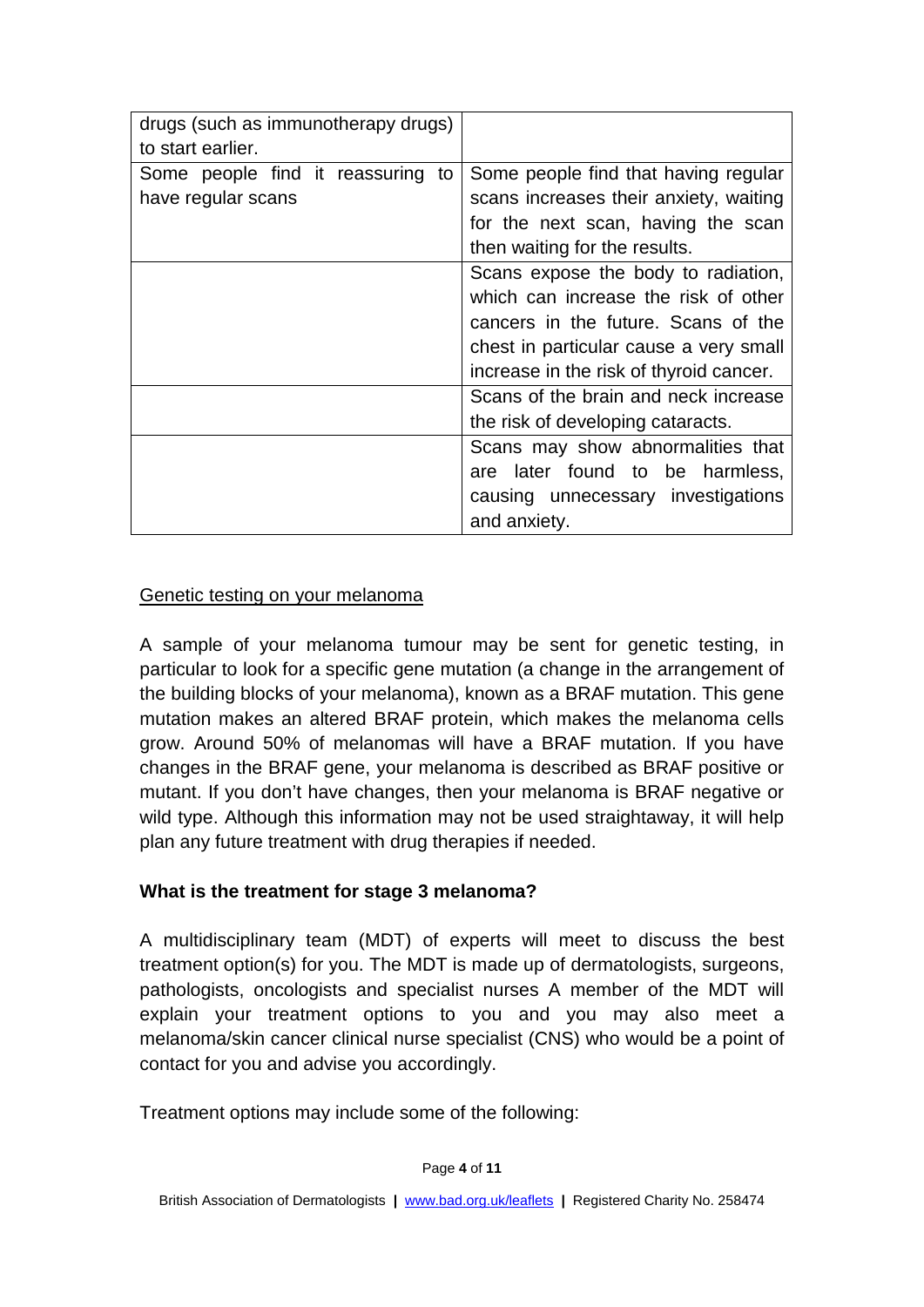## *1. Surgery*

## *In-transit secondaries*

Surgery can be used to remove the in-transit or satellite lumps of melanoma in the skin near your primary melanoma scar, usually under a local anaesthetic (via an injection to numb the skin). This might not be possible when there are many deposits and so other treatments may be discussed with you, such as cryotherapy treatment, isolated limb infusion, or isolated limb perfusion, topical treatment with imiquimod or electro-chemotherapy (ECT). Further information can be found on the Macmillan Cancer Support website [\(https://www.macmillan.org.uk/information-and](https://www.macmillan.org.uk/information-and-support/melanoma/recurrent-melanoma/treating/surgery/surgery-explained)[support/melanoma/recurrent-melanoma/treating/surgery/surgery](https://www.macmillan.org.uk/information-and-support/melanoma/recurrent-melanoma/treating/surgery/surgery-explained)[explained\)](https://www.macmillan.org.uk/information-and-support/melanoma/recurrent-melanoma/treating/surgery/surgery-explained)

## *Lymph node secondaries*

If you have spread of melanoma to your lymph nodes which can be felt, then all the lymph nodes in that area are typically removed (*lymphadenectomy or complete lymph node dissection*) for local control of the melanoma. The aim of the surgery is to remove the cancer to reduce the chance of it recurring in the same place. This is to avoid the melanoma from further growing in this site which may cause pain and lead to skin breakdown.

This surgery takes place while you are under a general anaesthetic (you are put to sleep) and will involve a stay in hospital. Usually during the surgery, drains (plastic tubes) are put in place with one end of the drain in the wound under the skin and the other end attached to a plastic bag. These tubes drain away any blood or lymph fluid from inside the wound and will be removed usually around 2 weeks after the operation.

Following surgery, there is sometimes a fluid collection under the wound known as a seroma, which usually resolves over time. However, one of the possible permanent side effects of a complete lymph node dissection is swelling of the limb known as lymphoedema. This can be mild but may be more troublesome especially in the leg after surgery to the groin, but even then, is usually manageable with the use of compression bandaging/stockings. Other complications of a complete lymph node dissection include scarring, infection, numbness, blood clots particularly if the groin nodes have been removed and stiffness. You will have physiotherapy to help you regain movement. It will help your recovery if you persevere with this.

Page **5** of **11**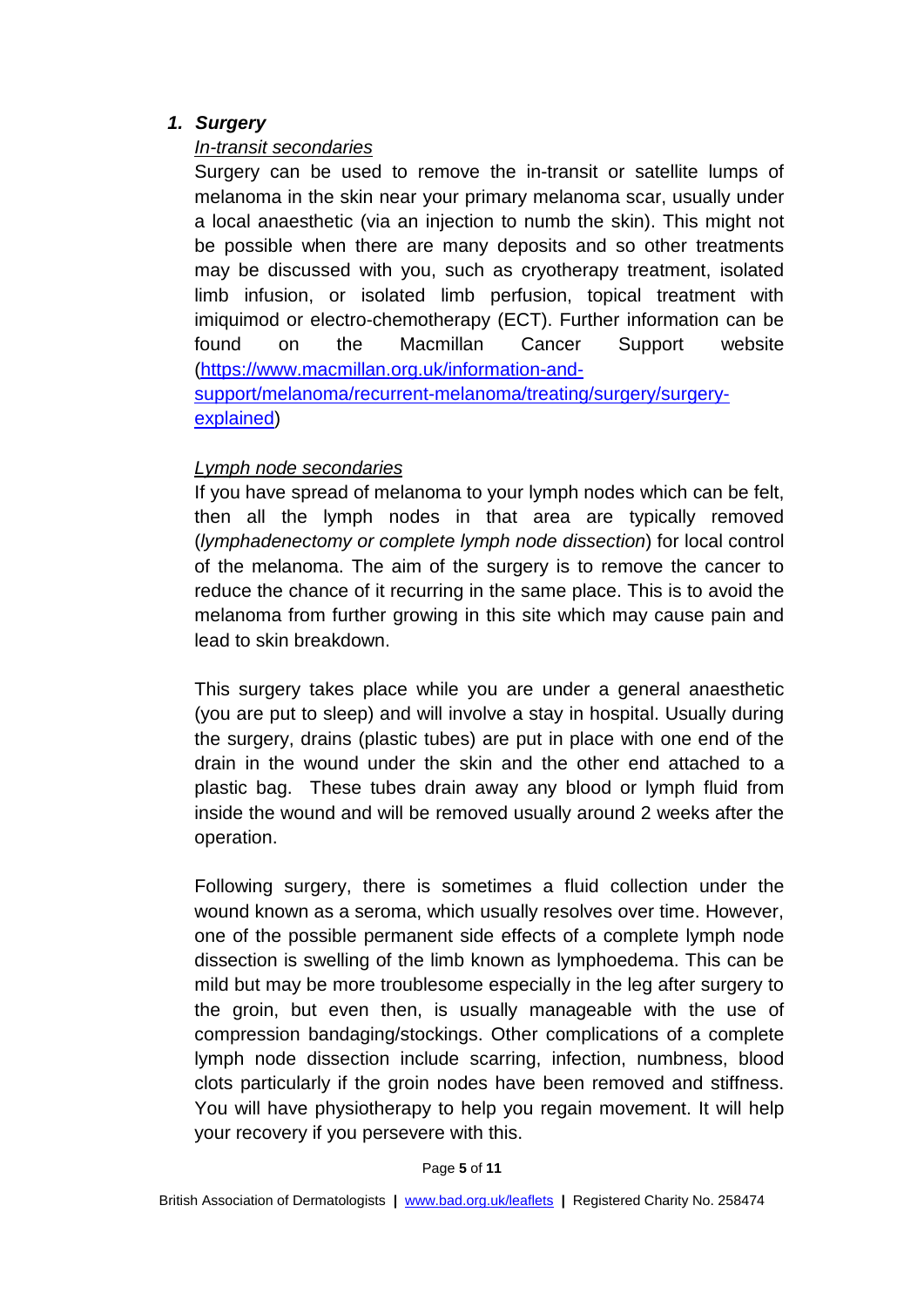If you have been found to have stage 3 melanoma following a positive sentinel node biopsy, in the past patients would also have been offered a complete lymph node dissection. However new evidence suggests that this further procedure does not improve survival from melanoma. This is therefore no longer routinely recommended after a positive sentinel node biopsy result.

## *2. Talimogene laherparepvec (T-VEC)*

Talimogene laherparepvec (or T-VEC) is a genetically modified virus that is designed to infect and kill melanoma cells. It has to be injected directly into tumours, so is only suitable for people who have lumps that can be felt (e.g. skin lumps or lymph nodes) with no disease in internal organs, and it is considered when surgery is not an option. Ultrasound guidance may be needed to make the injection safer. Side-effects of T-VEC include pain at the injection site and rashes. You should keep the injection site covered for 48 hours after treatment, and discard dressings in the bin provided by the hospital.

## *3. Adjuvant treatments/Clinical trials*

Adjuvant therapy refers to any additional treatment that is given after a cancer is surgically removed and when there is no other disease visible clinically or on radiological scans. The aim of adjuvant treatments is to stop or slow the growth of any potentially remaining cancer cells (reducing the risk of secondaries). This treatment with be discussed with you by your doctor and may be either treatment with a) targeted therapy or b) immunotherapy.

## a) Targeted Therapy

If your melanoma is shown to have a BRAF mutation when it is sent for genetic testing, then targeted therapy with a BRAF inhibitor drug will be suitable for you and works by inhibiting the growth of any melanoma cells which may be present in the body. These are tablets or capsules which are taken twice a day. BRAF inhibitor drugs do not work unless you have a BRAF mutation. A BRAF inhibitor (e.g. dabrafenib) is usually given in combination with a MEK (another building block) inhibitor drug (e.g. trametinib). Side effects of these drugs include rashes, joint pain, high temperature (fever), ECG changes, high blood pressure, changes in eyesight, and weakness of the heart muscle. The adjuvant treatment is for 1 year.

#### Page **6** of **11**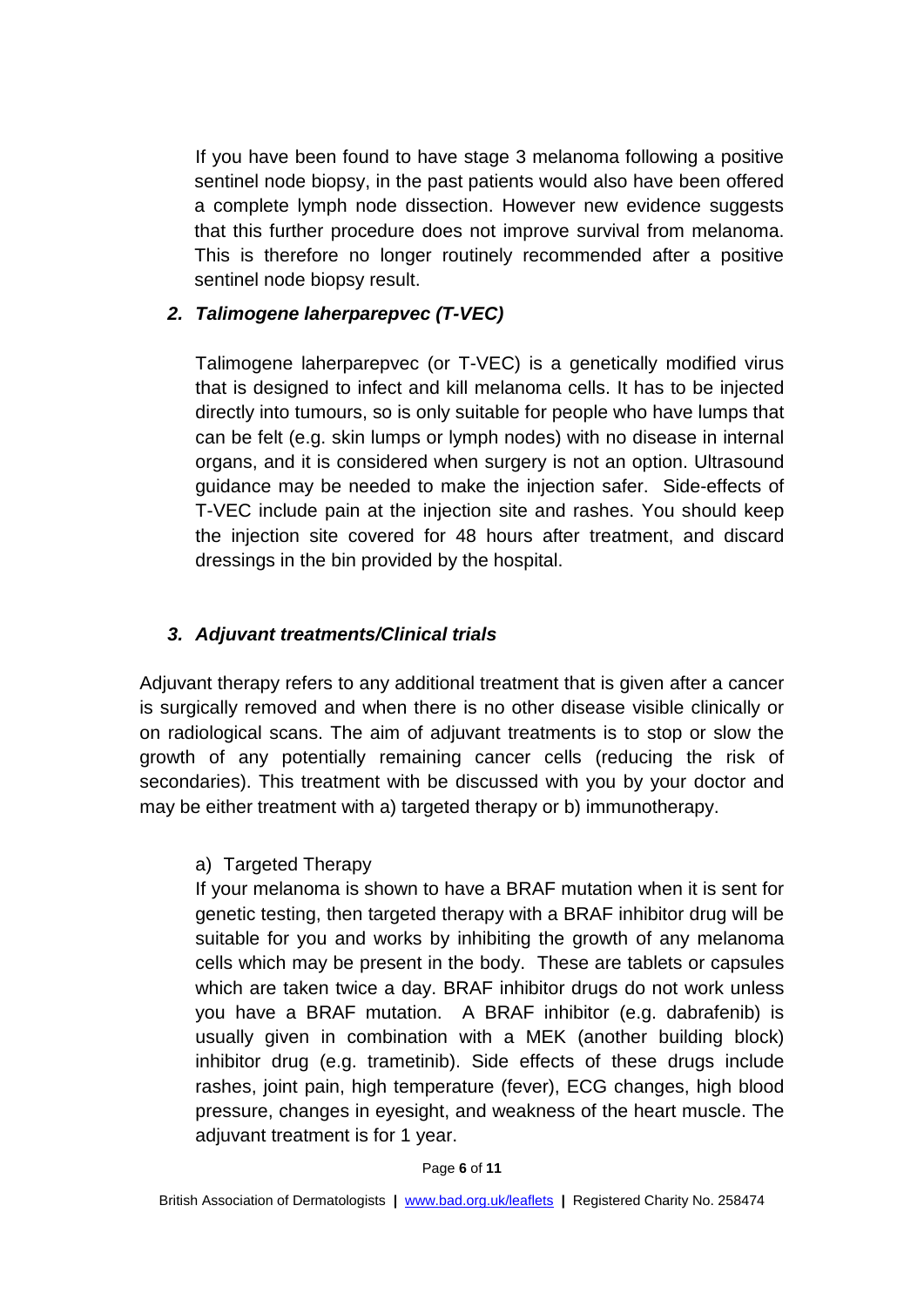b) Immunotherapy

Immunotherapy is treatment that encourages this action of the body to fight against the melanoma.

*[Nivolumab](https://www.medicines.org.uk/emc/product/6888)* and *[pembrolizumab](https://www.medicines.org.uk/emc/product/2498/smpc)* are drug which targets a protein called a PD1 receptor on the surface of T cells. Blocking of the PD1 receptor activates the T cells to produce an immune response against melanoma cells. It is given as an intravenous infusion every 2 weeks (nivolumab) or every 3 weeks (pembrolizumab). Side effects include tiredness, diarrhoea, feeling sick, skin reactions, changes to liver/kidney function, changes in the function of glands such as the thyroid and adrenals, and eye inflammation. The adjuvant treatment is for 1 year

# **What is the follow up for patients with stage 3 melanoma?**

Patients with stage 3 melanoma will be followed up regularly in the outpatient clinic. In the UK, after a diagnosis of stage 3 melanoma, patients are generally seen about every 3 months for 3 years, then every 6 months to 5 years. At your clinic appointment, you will be examined by either a doctor or a CNS for any further spread of melanoma. It is not unusual for your follow up to be shared between the different doctors, and/or a CNS, involved in your care.

Certainly, it is important to be aware and familiar with your body so that you can recognise a new lump (or lesion) if one appears. If in doubt call your specialist nurse and arrange a sooner appointment with your medical team if concerned.

# **Self care (What can I do?)**

Normally, your CNS will discuss the following with you after treatment:

# *You can examine your skin*

Most peopledo not develop further melanomas; however, some do and they may also develop other forms of skin cancer. The best way to detect skin cancer is to check all your skin every month (please see Patient Information Leaflet on early detection). Essentially, you are looking for changes in the size, shape or colour of any moles, a new mole, or a mole that looks different to the others. There are patient information web-packages, which outline how to look after your moles (please see the web links at the end of this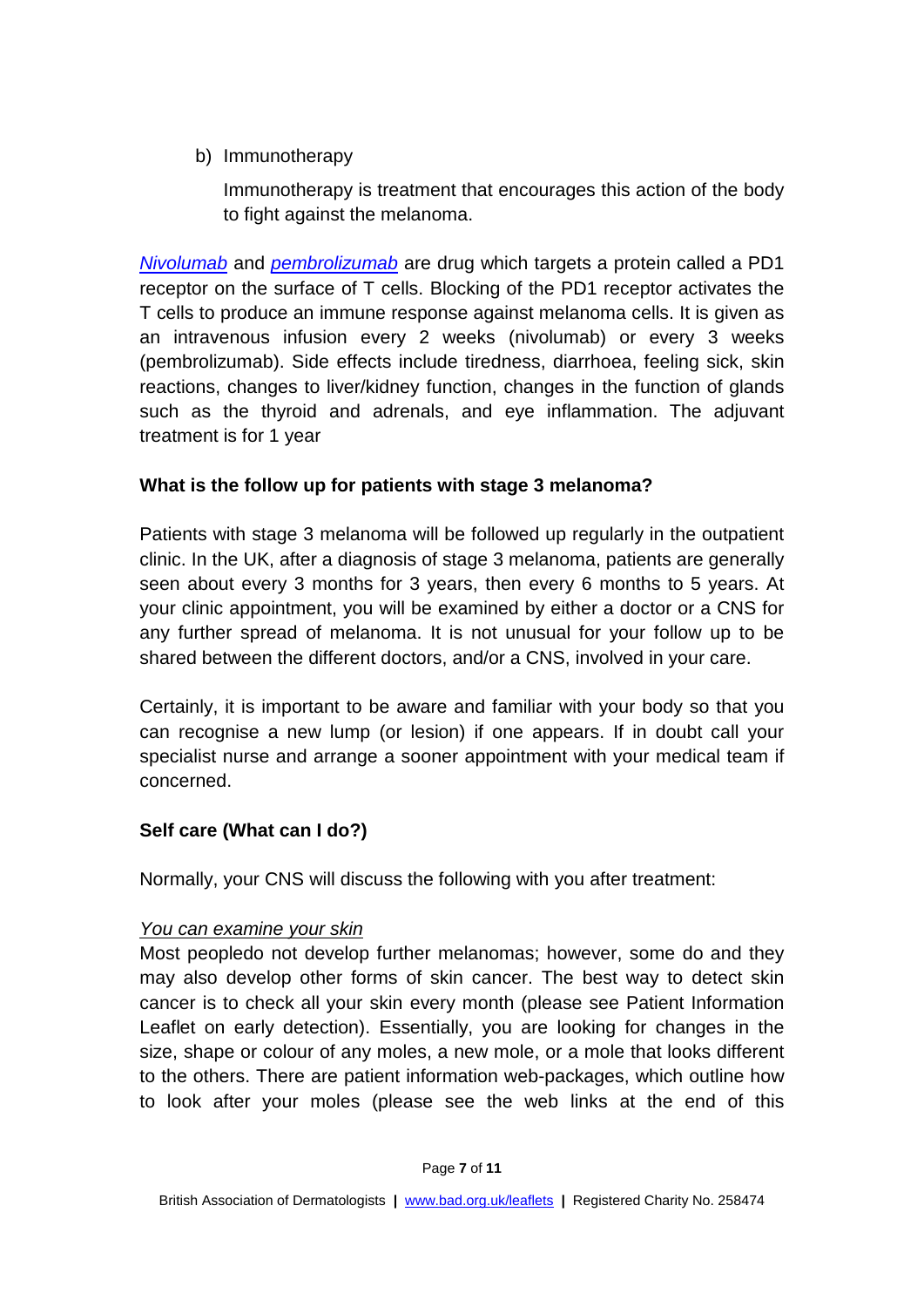leaflet).You can also look for recurrence of the melanoma by checking for any new lumps near your primary melanoma scar.

*Top sun safety tips:*

• Protect your skin with clothing, and don't forget to wear a hat that protects your face, neck and ears, and a pair of UV protective sunglasses.

• Spend time in the shade between 11am and 3pm when it's sunny. Step out of the sun before your skin has a chance to redden or burn.

• When choosing a sunscreen look for a high protection SPF (SPF 30 or more) to protect against UVB, and the UVA circle logo and/or 4 or 5 UVA stars to protect against UVA. Apply plenty of sunscreen 15 to 30 minutes before going out in the sun, and reapply every two hours and straight after swimming and towel-drying.

• Keep babies and young children out of direct sunlight.

The British Association of Dermatologists recommends that you tell your doctor about any changes to a mole or patch of skin. If your GP is concerned about your skin, make sure you see a Consultant Dermatologist – an expert in diagnosing skin cancer. Your doctor can refer you for free through the NHS.

• Sunscreens should not be used as an alternative to clothing and shade, rather they offer additional protection. Sunscreens do not provide 100% protection.

# **Vitamin D advice**

The evidence relating to the health effects of Vitamin D blood levels, sunlight exposure and Vitamin D intake remains inconclusive. Avoiding all sunlight exposure if you suffer from light sensitivity, or to reduce the risk of melanoma and other skin cancers, may be associated with Vitamin D deficiency.

Patients diagnosed with melanoma are advised to have their Vitamin D level checked by their hospital team. If levels are low they are advised to consider taking vitamin D3, 10-20 micrograms (400-800IU) per day, and increasing their intake of foods high in Vitamin D such as oily fish, eggs, meat, fortified margarines and cereals. Vitamin D3 supplements are widely available from supermarkets and chemists. Specific advice will be given by your doctor depending on your level of Vitamin D.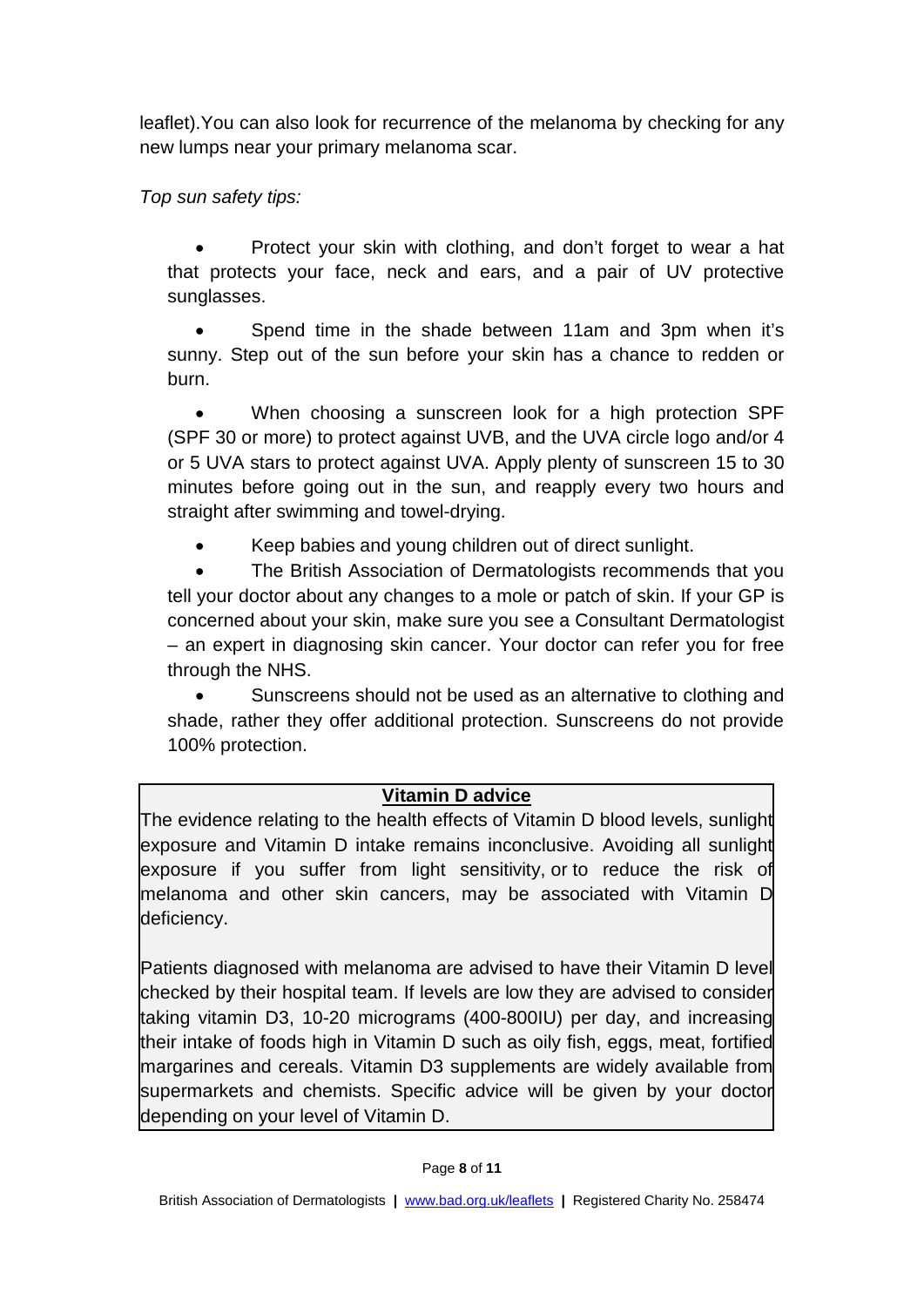Having had a melanoma may impact on future applications for life or health insurance, particularly for the first five years after diagnosis. Equally you may be able to make a claim against any critical illness insurance, you may have taken out prior to the diagnosis of melanoma. If you have particular concerns about this, you should seek financial advice.

## **Where can I get more advice, support & information about melanoma?**

When you have been diagnosed with melanoma you might experience a range of emotions including worry, confusion, or even feeling unable to cope. It will probably help if you discuss and share your thoughts and feelings with someone close. This might be a family member or friend. It could also be your doctor, specialist nurse or another member of the team looking after you.

When you are diagnosed with melanoma, you will be given a lot of information. All this information at once can be hard to take in. If you are not clear about anything during your treatment, please don't be afraid to ask.

## *Web links to detailed leaflets:*

## *British Association of Dermatologists*

- Information on early detection and prevention of melanoma <http://www.bad.org.uk/for-the-public/skin-cancer/melanoma-leaflets>
- Information on sun-safety <http://www.bad.org.uk/for-the-public/sun-awareness-campagin> <http://www.bad.org.uk/for-the-public/skin-cancer/sunscreen-fact-sheet>
- Information on Vitamin D [http://www.bad.org.uk/vitaminD](http://www.bad.org.uk/for-the-public/skin-cancer/vitamin-d)

## *Cancer Research UK (CRUK)*

• Information on melanoma staging [http://cancerhelp.cancerresearchuk.org/type/melanoma/treatment/stag](https://www.cancerresearchuk.org/about-cancer) [es-of-melanoma](https://www.cancerresearchuk.org/about-cancer)

## *GenoMEL: The Melanoma Genetics Consortium*

- [http://www.genomel.org/secondary\\_melanoma/toolkit.html](http://www.genomel.org/secondary_melanoma/toolkit.html)
- Information on Vitamin D

#### Page **9** of **11**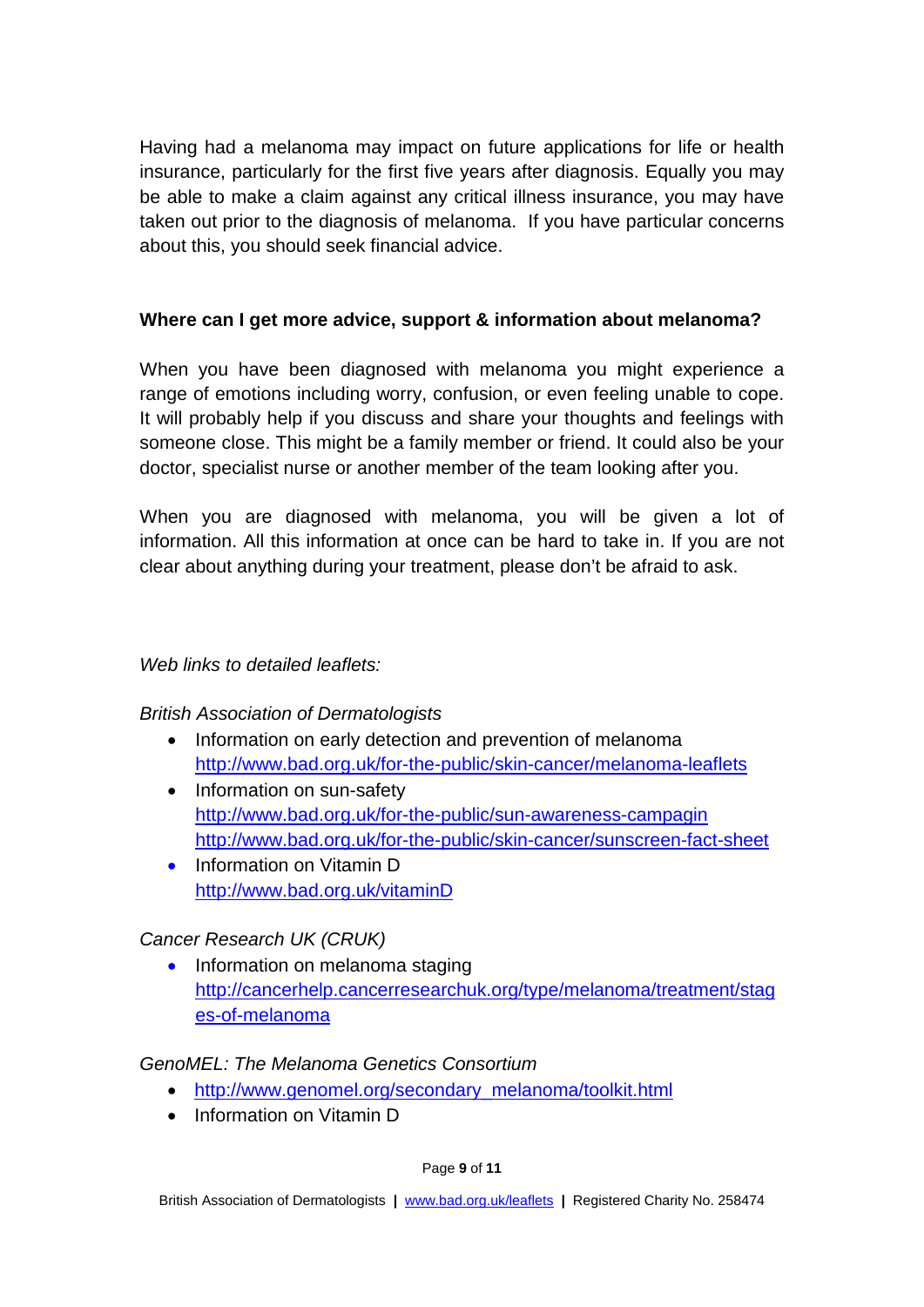[http://genomel.org/info-for-patients/%EF%BF%BCsun-protection-and](http://genomel.org/info-for-patients/%EF%BF%BCsun-protection-and-vitamin-d-after-a-diagnosis/)[vitamin-d-after-a-diagnosis/](http://genomel.org/info-for-patients/%EF%BF%BCsun-protection-and-vitamin-d-after-a-diagnosis/)

## *Melanoma Focus*

- *Patient Decision Aid* <https://pda.melanomafocus.com/>
- *Sentinel Node Consensus [https://melanomafocus.com/wp-content/uploads/2019/01/SNB-](https://melanomafocus.com/wp-content/uploads/2019/01/SNB-Consensus-Final-1.pdf)*
- *[Consensus-Final-1.pdf](https://melanomafocus.com/wp-content/uploads/2019/01/SNB-Consensus-Final-1.pdf)*
	- *Video Immunotherapy Treatment for Patients* <https://vimeo.com/252355507/00d629311d>

## *Macmillan Cancer Support*

- [http://www.macmillan.org.uk/Cancerinformation/Cancertypes/Melanom](http://www.macmillan.org.uk/Cancerinformation/Cancertypes/Melanoma/Melanoma.aspx) [a/Melanoma.aspx](http://www.macmillan.org.uk/Cancerinformation/Cancertypes/Melanoma/Melanoma.aspx)
- Financial support [http://www.macmillan.org.uk/HowWeCanHelp/FinancialSupport/Financi](http://www.macmillan.org.uk/HowWeCanHelp/FinancialSupport/Financialguidance/Financialguidance.aspx) [alguidance/Financialguidance.aspx](http://www.macmillan.org.uk/HowWeCanHelp/FinancialSupport/Financialguidance/Financialguidance.aspx)

# *National Cancer Action Team (NCAT)/ NHS Choices*

• Information on Vitamin D [www.nhs.uk/Conditions/vitamins-minerals/Pages/Vitamin-D.aspx](http://www.nhs.uk/Conditions/vitamins-minerals/Pages/Vitamin-D.aspx)

*Links to patient support groups:*

Melanoma UK Web:<https://www.melanomauk.org.uk/>

*Melanoma Action and Support Scotland (MASScot)* 17 Cairnhill Road Bearsden East Dunbartonshire Glasgow, G61 1AU Tel: 0773 823 1260 Email: [leigh@masscot.org.uk](mailto:leigh@masscot.org.uk) Web: [www.masscot.org.uk](http://www.masscot.org.uk/)

For details of source materials used please contact the Clinical Standards Unit [\(clinicalstandards@bad.org.uk\)](mailto:clinicalstandards@bad.org.uk).

**This leaflet aims to provide accurate information about the subject and is a consensus of the views held by representatives of the British Association of Dermatologists: individual patient circumstances may** 

Page **10** of **11**